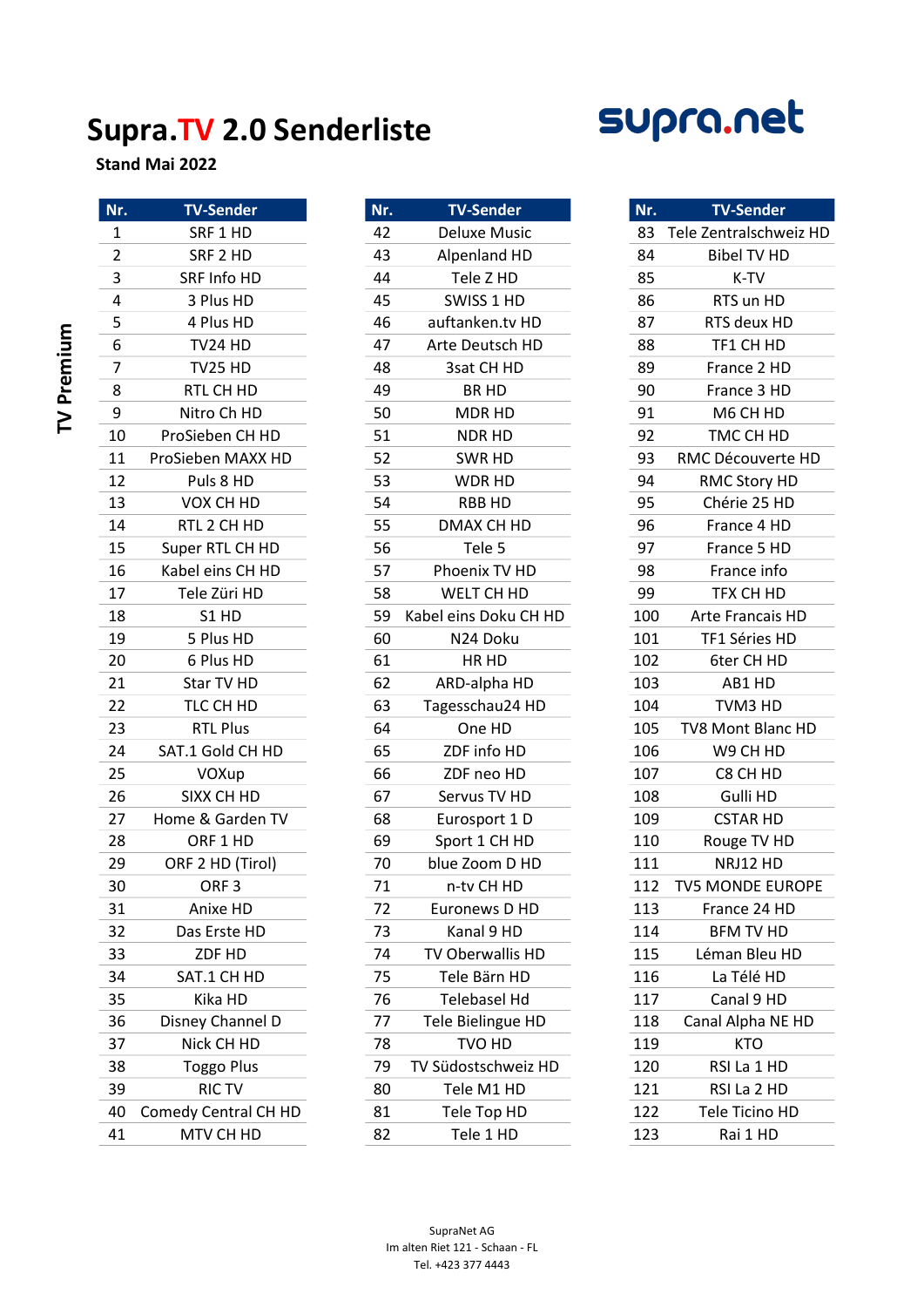# supra.net

### Supra.TV 2.0 Senderliste

#### Stand Mai 2022

|            | Nr. | <b>TV-Sender</b>   | Nr. | <b>TV-Sender</b>         | Nr. | <b>TV-Sender</b>           |
|------------|-----|--------------------|-----|--------------------------|-----|----------------------------|
|            | 124 | Rai 2 HD           | 164 | Class TV Moda            | 204 | ATV Avrupa                 |
|            | 125 | Rai 3 HD           | 165 | Telonova                 | 205 | Show Türk                  |
|            | 126 | Rete 4 HD          | 166 | <b>UNINETTUNO Uni</b>    | 206 | <b>TGRT EU</b>             |
|            | 127 | Canale 5 HD        | 167 | <b>Real Time</b>         | 207 | TV8 Turkey                 |
|            | 128 | Italia 1 HD        | 168 | Antenna 3                | 208 | Kurdsat                    |
|            | 129 | <b>Top Crime</b>   | 169 | sky TG 24                | 209 | RTS Svet HD                |
|            | 130 | La 7 HD            | 170 | Euronews I               | 210 | DM Sat TV                  |
| TV Premium | 131 | Italia 2           | 171 | TV2000                   | 211 | RTK1                       |
|            | 132 | Cielo              | 172 | CNN HD                   | 212 | <b>TV Polonia</b>          |
|            | 133 | San Marino RTV HD  | 173 | Euronews E HD            | 213 | RT HD                      |
|            | 134 | <b>HGTV IT</b>     | 174 | <b>BBC World News</b>    | 214 | Channel 1 Russia           |
|            | 135 | La 7d HD           | 175 | <b>CNBC Europe HD</b>    | 215 | <b>RTR Planeta</b>         |
|            | 136 | <b>IRIS</b>        | 176 | <b>Bloomberg TV HD</b>   | 216 | 2M Monde                   |
|            | 137 | La5                | 177 | Sky News International   | 217 | Al Jazeera AR HD           |
|            | 138 | Mediaset Extra     | 178 | Al Jazzera HD            | 218 | Al Arabiya                 |
|            | 139 | <b>DMAX Italia</b> | 179 | <b>BBC One HD</b>        | 219 | Dubai TV HD                |
|            | 140 | TV8                | 180 | <b>BBC Two HD</b>        | 220 | <b>Tunisie Nationale</b>   |
|            | 141 | <b>NOVE</b>        | 181 | Cbeebies HD              |     | 221 Thai TV Global Network |
|            | 142 | RTL 102.5 TV HD    | 182 | BBC <sub>4</sub>         | 222 | <b>KBS World HD</b>        |
|            | 143 | Radionorba TV      | 183 | Channel 4 HD             | 223 | <b>GK Balzers HD</b>       |
|            | 144 | VH1 Italy          | 184 | Five HD                  | 224 | <b>GK Triesenberg HD</b>   |
|            | 145 | Rai 4              | 185 | itv 1 HD                 | 225 | <b>GK Triesen HD</b>       |
|            | 146 | Rai 5              | 186 | itv 2                    | 226 | <b>GK Vaduz HD</b>         |
|            | 147 | Rai Sport 1 HD     | 187 | itv <sub>3</sub>         | 227 | <b>GK Schaan HD</b>        |
|            | 148 | Rai Storia         | 188 | itv 4                    | 228 | GK Eschen HD               |
|            | 149 | Rai Movie          | 189 | E4                       | 229 | <b>GK Mauren HD</b>        |
|            | 150 | Rai Premium        | 190 | More 4                   | 230 | GK Schellenberg HD         |
|            | 151 | Rai Yoyo           | 191 | Film Four                | 231 | <b>GK Ruggell HD</b>       |
|            | 152 | <b>Boing</b>       | 192 | Fashion TV HD            | 232 | Landeskanal HD             |
|            | 153 | cartoonito         | 193 | Drama                    | 233 | ATV <sub>2</sub>           |
|            | 154 | Super!             | 194 | <b>BVN TV</b>            | 234 | 1FL TV                     |
|            | 155 | Frisbee            | 195 | <b>TVE Internacional</b> | 235 | <b>ORF Sport</b>           |
|            | 156 | K <sub>2</sub>     | 196 | Canal 24 Horas HD        | 236 | ORF 2 Voralberg HD         |
|            | 157 | Rai Scuola         | 197 | Andalucia Television     |     |                            |
|            | 158 | Rai News 24        | 198 | Television de Galicia    |     |                            |
|            | 159 | Rai Gulp           | 199 | RTP Internacional        |     |                            |
|            | 160 | Focus              | 200 | Record TV HD             |     |                            |
|            | 161 | Telelombardia      | 201 | TRT Türk HD              |     |                            |
|            | 162 | 20 Mediaset        | 202 | Euro Star                |     |                            |
|            | 163 | Canale Italia      | 203 | Euro D                   |     |                            |

| 164 | Class TV Moda                |
|-----|------------------------------|
| 165 | Telonova                     |
| 166 | UNINETTUNO Uni               |
| 167 | <b>Real Time</b>             |
| 168 | Antenna 3                    |
| 169 | sky TG 24                    |
| 170 | Euronews I                   |
| 171 | TV2000                       |
| 172 | CNN HD                       |
| 173 | <b>Euronews E HD</b>         |
| 174 | <b>BBC World News</b>        |
| 175 | <b>CNBC Europe HD</b>        |
| 176 | <b>Bloomberg TV HD</b>       |
| 177 | Sky News International       |
| 178 | Al Jazzera HD                |
| 179 | <b>BBC One HD</b>            |
| 180 | <b>BBC Two HD</b>            |
| 181 | <b>Cbeebies HD</b>           |
| 182 | BBC <sub>4</sub>             |
| 183 | Channel 4 HD                 |
| 184 | Five HD                      |
| 185 | itv 1 HD                     |
| 186 | itv 2                        |
| 187 | itv 3                        |
| 188 | itv 4                        |
| 189 | E4                           |
| 190 | More 4                       |
| 191 | Film Four                    |
| 192 | Fashion TV HD                |
| 193 | Drama                        |
| 194 | <b>BVN TV</b>                |
| 195 | <b>TVE Internacional</b>     |
| 196 | Canal 24 Horas HD            |
| 197 | Andalucia Television         |
| 198 | <b>Television de Galicia</b> |
| 199 | <b>RTP Internacional</b>     |
| 200 | <b>Record TV HD</b>          |
| 201 | TRT Türk HD                  |
| 202 | Euro Star                    |
| 203 | Furo D                       |

| Nr.                   | <u>ı v-senaer</u>        |  |  |  |
|-----------------------|--------------------------|--|--|--|
| 204                   | <b>ATV Avrupa</b>        |  |  |  |
| 205                   | Show Türk                |  |  |  |
| <b>TGRT EU</b><br>206 |                          |  |  |  |
| 207<br>TV8 Turkey     |                          |  |  |  |
| 208                   | Kurdsat                  |  |  |  |
| 209                   | RTS Svet HD              |  |  |  |
| 210                   | DM Sat TV                |  |  |  |
| 211                   | RTK1                     |  |  |  |
| 212                   | <b>TV Polonia</b>        |  |  |  |
| 213                   | RT HD                    |  |  |  |
| 214                   | Channel 1 Russia         |  |  |  |
| 215                   | <b>RTR Planeta</b>       |  |  |  |
| 216                   | 2M Monde                 |  |  |  |
| 217                   | Al Jazeera AR HD         |  |  |  |
| 218                   | Al Arabiya               |  |  |  |
| 219                   | Dubai TV HD              |  |  |  |
| 220                   | <b>Tunisie Nationale</b> |  |  |  |
| 221                   | Thai TV Global Network   |  |  |  |
| 222                   | <b>KBS World HD</b>      |  |  |  |
| 223                   | <b>GK Balzers HD</b>     |  |  |  |
| 224                   | <b>GK Triesenberg HD</b> |  |  |  |
| 225                   | <b>GK Triesen HD</b>     |  |  |  |
| 226                   | <b>GK Vaduz HD</b>       |  |  |  |
| 227                   | GK Schaan HD             |  |  |  |
| 228                   | GK Eschen HD             |  |  |  |
| 229                   | <b>GK Mauren HD</b>      |  |  |  |
| 230                   | GK Schellenberg HD       |  |  |  |
| 231                   | <b>GK Ruggell HD</b>     |  |  |  |
| 232                   | Landeskanal HD           |  |  |  |
| 233                   | ATV <sub>2</sub>         |  |  |  |
| 234                   | 1FL TV                   |  |  |  |
| 235                   | <b>ORF Sport</b>         |  |  |  |
| 236                   | ORF 2 Voralberg HD       |  |  |  |
|                       |                          |  |  |  |